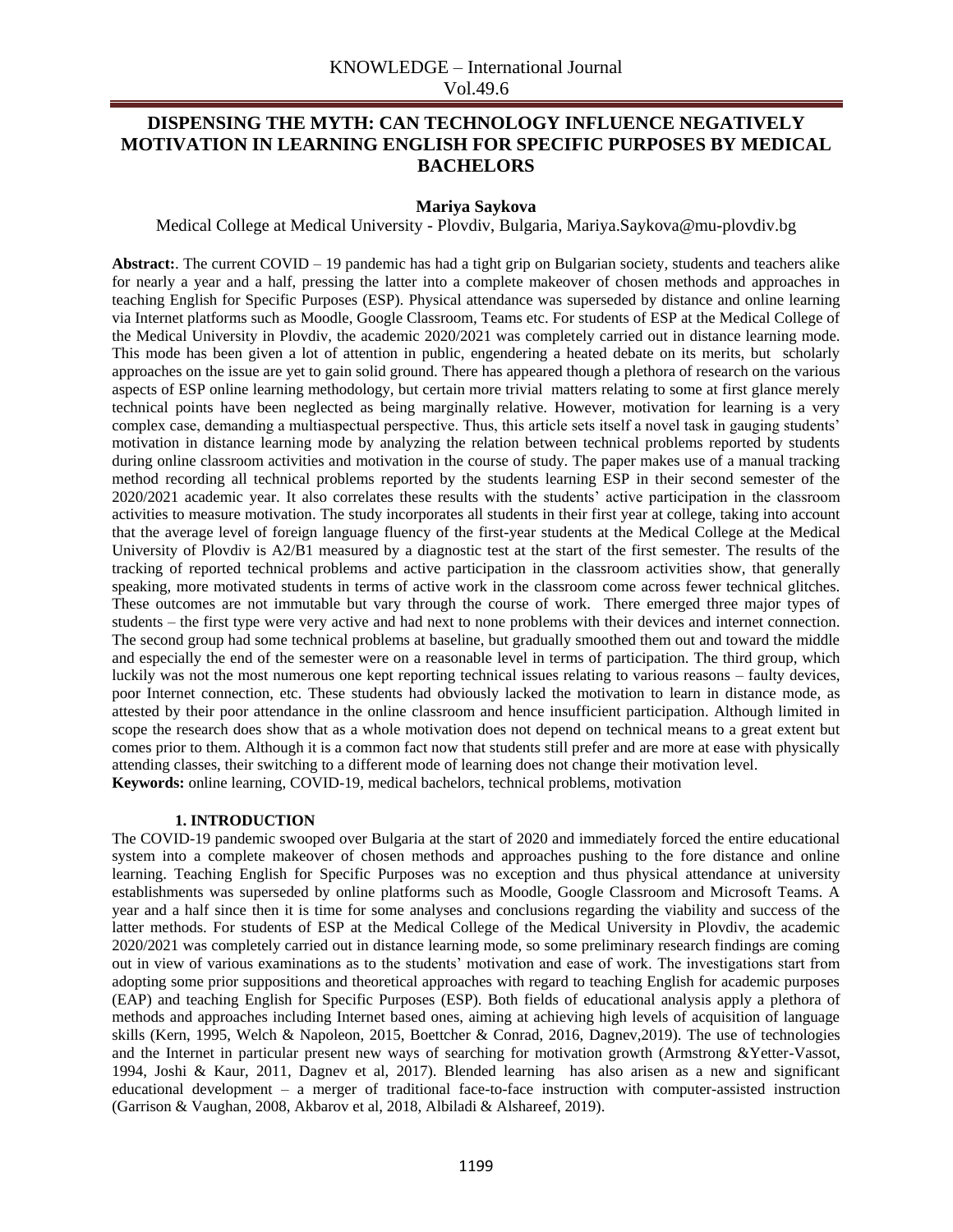## KNOWLEDGE – International Journal Vol.49.6

All these theoretical approaches delving into technology and the benefits it endows education with have been tested in the current COVID-19 situation. Research has been quick to emerge on the matter of coronavirus – related provision of educational services. Thus, Fatima (2020) writes about the challenges and opportunities of ELT in times of the pandemic, Ashmara (Ashmara, 2020) studies WhatsApp as a means of communication and educational tool, Novawan (Novawan et al, 2021) investigate students' experiences of online English language learning by using YouTube, Lori and Lawrence (Lori and Lawrence, 2020) explore foreign language teachers' cognition about online teaching in times of COVID-19, Kohnke and Jarvis (Kohnke &Jarvis, 2021) and Kohnke and Zou (Kohnke and Zou, 2021) explore teachers' success at delivering through online platforms, Dagnev (Dagnev, 2021) studies the attitudes of medical students towards online learning, to name but a few. Motivation has been at the core of researchers' interest, as the rapidly emerging new situation put forward basic questions about the success of longawaited and discussed educational matters. One aspect of this debate has been neglected though – viz., how students' motivation is evidenced through the newly-sprung technological methods. One way, quite typical for the Bulgarian educational setting and perhaps customary for other countries with similar conditions (the ones in Eastern Europe, for instance), is the sustainability of the technical means in the online environment. It has become common knowledge, not restrained to the tertiary education, that students lacking in motivation for studying often report technical problems, hindering their participation in classwork. As this was the case also at the Medical College at the Medical University in Plovdiv, we decided to research into the matter. Thus the current paper aims to discover if there is an existing correlation between students participation, as a sign of motivation and technical problems reported by students during the online learning process in the time of COVID-19.

### **2. MATERIALS AND METHODS**

The sample material comprises of seventy eight students in their first year at the Medical College at the Medical University in Plovdiv, in six groups in different specialties, all of whom studying English for Specific Purposes. The specialties included Radiographers, Physiotherapists, Assistant Pharmacists, Medical Laboratory Technicians, Dental Technicians and Public Health Inspectors. The students were almost evenly distributed in the groups. The specified period of investigation was the second semester of the school year 2020/2021, i.e. the spring semester of 2021. The period consisted of 15 weeks of study with 13 of them constituting effective study – the first and the last week were dedicated to tests. The students' level assessed at base (the first week of the winter semester) was A2/B1 according to the European Language Framework. The number of the students' actual attendances was measured, excluding absences due to illness or other reason, but absences due to technical problems were accounted for in the research. Attendances were measured on each individual occurrence, or in other words, every time a student attended class was counted as a single attendance. All students were required to have their microphones at the ready and their cameras turned on during classwork. Participation was gauged on the basis of volunteering. Up to two selfinduced turns accounted for active participation, while volunteering three times or more than three times in a session was considered a very active participation. Points were ascribed for each type of participation – zero points for lack of volunteering, two points for active volunteering and three points for very active volunteering. In this way, three groups of students were designated – inactive ones with average score less than 1 point per classwork session (Inactive Group – IG), active ones with average score more than 1 point per classwork session(Active Group – AG) and very active ones with average score more than 2 points per classwork session (Very Active Group – VAG). Technical problems were also measured with regard to every group. As far as they were concerned, all glitches were accounted for – temporary logouts, instances of faulty microphones or cameras, sound interferences etc. All logs were recorded manually at each classwork session.

#### **3. RESULTS**

| wo is a alwing over ever will have always with particle with pothing the will have <b>A</b> lowpot |          |              |        |                |               |                   |  |  |  |
|----------------------------------------------------------------------------------------------------|----------|--------------|--------|----------------|---------------|-------------------|--|--|--|
| Group                                                                                              | Number   | Attendances  |        | Absences       | Participation | Average points of |  |  |  |
|                                                                                                    | of       | Hypothetical | Actual | due to         | points        | student per       |  |  |  |
|                                                                                                    | students |              |        | tech.          |               | session           |  |  |  |
|                                                                                                    |          |              |        | problems       |               |                   |  |  |  |
| Inactive Group                                                                                     | 23       | 299          | 219    | 8              | 234           | 0.98              |  |  |  |
| (IG)                                                                                               |          |              |        |                |               |                   |  |  |  |
| Active Group                                                                                       | 38       | 494          | 482    | $\overline{4}$ | 778           | 1,61              |  |  |  |
| (AG)                                                                                               |          |              |        |                |               |                   |  |  |  |
| Very Active                                                                                        | 17       | 221          | 214    | 4              | 635           | 3,06              |  |  |  |
| Group (VAG)                                                                                        |          |              |        |                |               |                   |  |  |  |
| Total                                                                                              | 78       | 1014         | 915    | 16             | 1647          | 1,8               |  |  |  |

#### *Table 1. Ratio between attendances and participation points in all three groups.*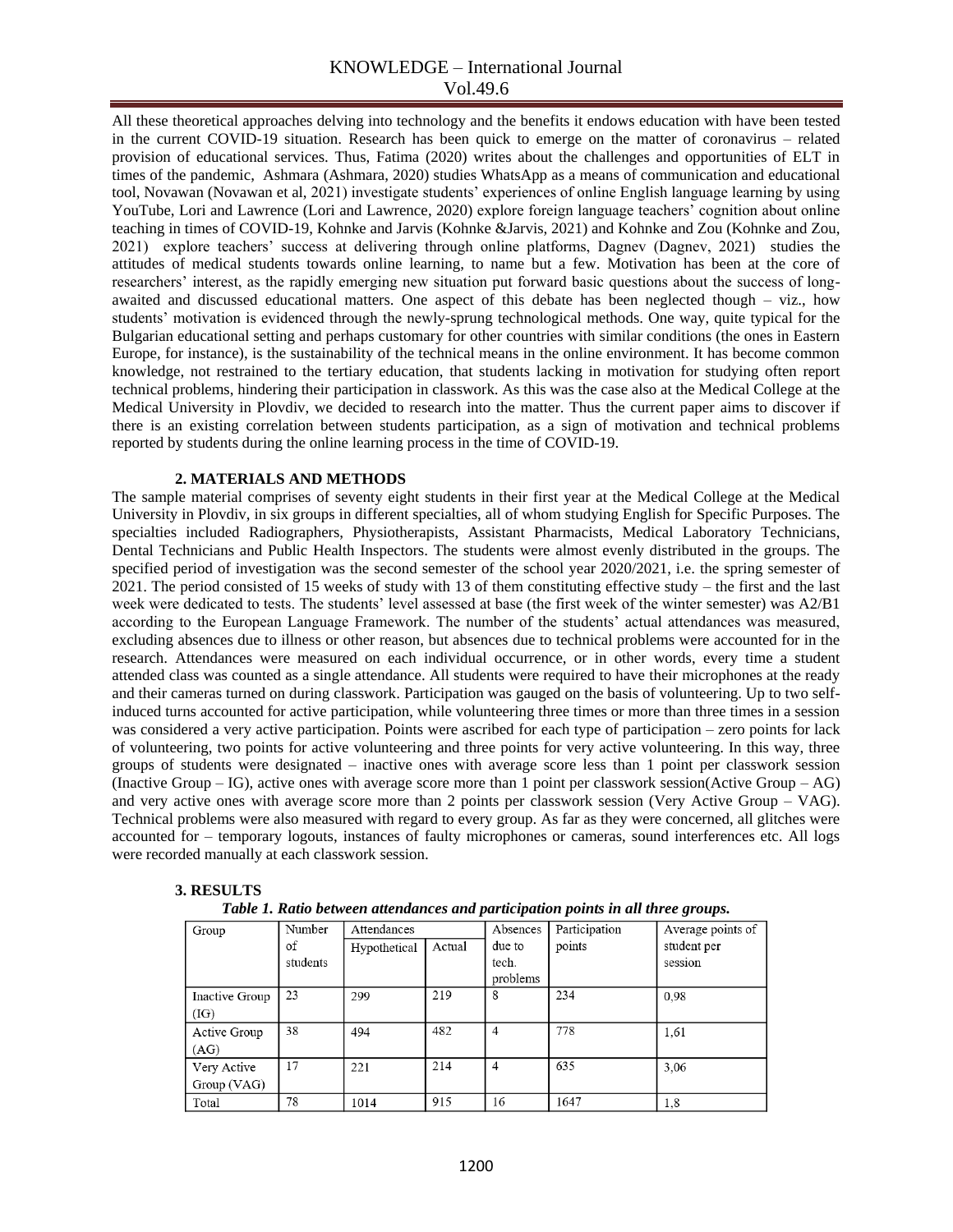## KNOWLEDGE – International Journal Vol.49.6

Table 1 presents the results reflecting the ratio between attendances and participation. As it can be seen the majority of students showed high motivation with almost half of the students being in the active group (AG). Out of 1014 possible attendances of all students in this thirteen-week period nearly 80 % of all absences were made by the Inactive Group (IG). Of these only eight of the absences were reported as due to technical glitches. As far as participation is concerned, the Very Active Group (VAG) far outnumbers the other two groups in terms of points. Its results are double the results of the AG and more than triple the results of IG. Correlated to the number of technical issues, VAG students attended classes the most, despite minor glitches.

| Group                   | Occurrences of technical | Ratio of number of    |  |
|-------------------------|--------------------------|-----------------------|--|
|                         | problems                 | occurrences vs number |  |
|                         |                          | of attendances        |  |
| Inactive Group (IG)     | 143                      | 0.65                  |  |
| Active Group (AG)       | 85                       | 0.18                  |  |
| Very Active Group (VAG) | 25                       | 0.12                  |  |
| Total                   | 253                      | 0,28                  |  |

*Table 2. Occurrences of technical problems and ratio of these occurrences versus the number of attendances*

Table 2 shows the number of technical problems encountered during the semester per designated group. As it can be seen, more than half of all reported glitches "belonged" to the IG. Against the backdrop of only 219 attendance during the semester, it means that this group (IG) ran into problems more than half of the times. As for the other two groups AG and VAG, the ration means that an issue occurred almost every sixth session per attendance of the Active Group and every eighth time of the Very Active Group.

| Group                   | Occurrences     | Occurrences       | Occurrences       | Total |
|-------------------------|-----------------|-------------------|-------------------|-------|
|                         | reported during | reported between  | reported between  |       |
|                         | the first four  | the fifth and the | the ninth and the |       |
|                         | weeks           | ninth weeks       | thirteenth weeks  |       |
| Inactive Group (IG)     | 46              | 39                | 58                | 143   |
| Active Group (AG)       | 48              | 21                | 16                | 85    |
| Very Active Group (VAG) |                 |                   |                   | 25    |

*Table 3. Times of reported technical problems during the semester.*

Table 3 shows that technical problems persisted in the IG throughout the semester, while they were smoothed gradually out (without eradicated them completely) by the participants in the other two groups. The number of technical issues was most frequent in the IG towards the end of the semester, when most revision is done.

## **4. DISCUSSIONS**

The results from the research unequivocally corroborate the idea that there is a clear relationship between participation and encountered technical problems. It seems at first glance that the correlation between technical problems and participation is inversely proportional. That is to say, students who attended regularly with very few absences tended to have fewer technical problems. It is reasonable to suppose that for true motivation for learning, technology cannot pose any difficulty both in terms of technological skills or with regard to faulty devices or software.

Overall, we can roughly divide the students into two types as regards their motivation for learning. One type are those who run into technical problems all the time, obviously lacking in high motivation, which is confirmed by their poor results in volunteering for active participation. The mere fact that they had technical problems even more than every other time makes their involvement in the learning process problematic. It is easy to say that they profaned the reported technical issue and made excuses out of them. The data is suggestive of such conclusions, without being conclusive. Still, such observations, although well-grounded in common sense and even supported to a great extent by the findings, should be attested by more solid scientific studies. The other type were the students from both AG and VAG, who had very little technical issues and were fully committed to the learning process. It is difficult to state where the boundary between AG and VAG lies, as various factors should be taken into account, for instance, success rate, overall motivation, psychological state, character predisposition etc., which in our opinion is the subject matter of another research.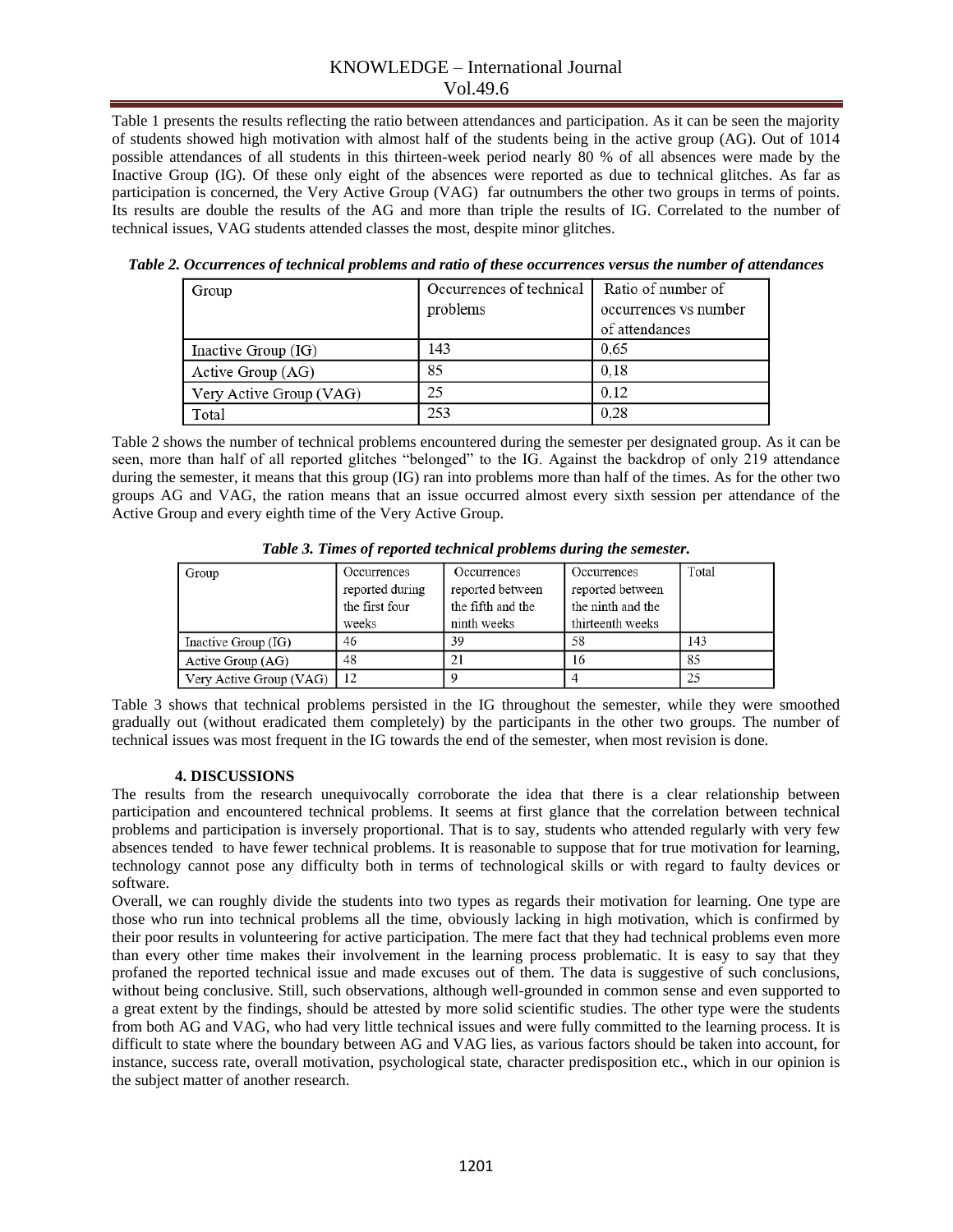### **5. CONCLUSIONS**

The presented research has its limits. Its main task is to identify a relationship between reported technical issues and motivation for study. In this respect it has fulfilled its goal, although it does not attempt to delve into the intricacies of the relationship between technical matters and motivation. Some illumination into the matter has been provided. We can decisively say though, that technology in itself or any problems thereof cannot be a reason for negative motivation as most students from the Active Group and the Very Active Group have proven. These students also encountered technical problems, but took them in their stride and eventually put them under control. As a broad corollary, it becomes apparent that technology issues can become another means of misuse when lack of motivation is manifested.

### **ACKNOWLEDGEMENTS**

I would like to Dr. Ivaylo Dagnev for giving me many useful pieces of advice, as well as for revising and proofreading this article.

## **REFERENCES**

- Akbarov, A., Gönen, K., & Aydoğan, H. (2018). Students' attitudes toward blended learning in EFL context. *Acta Didactica Napocensia*, 11(1), 61-68. doi:10.24193/adn.11.1.5.
- Albiladi, W. & Alshareef, Kh. (2019). Blended Learning in English Teaching and Learning: A Review of the Current Literature. *Journal of Language Teaching and Research,* March,*.* doi: 10.17507/jltr.1002.03
- Armstrong, K.M. & Yetter-Vassot, C. (1994). Transforming teaching through technology. *Foreign Language Annals*, 27(4), 475-486.
- Ashmara, R. (2020). Teaching English in Virtual Classroom Using WhatsApp During COVID-19 Pandemic. *Language and Education Journal*, Volume 5, No 1, April 2020.
- Boettcher, J.V.& Conrad, R.M. (2016) *The Online Teaching Survival Guide: Simple and Practical Pedagogical Tips*. Jossey-Bass: San Francisco, CA, USA.
- Bonk, C. J., & Graham, C. R. (2012). *The handbook of blended learning: Global perspectives, local designs*. San Francisco, CA: John Wiley & Sons.
- Dagnev, Iv. (2019).Strategies and Innovations in Teaching EAP to Medical Bachelors, ICTTE, ISSN 2603 445X, DOI: 10.15547/ictte.2019.03.065
- Dagnev, Iv. Barabanakova, K., Tsvetkova, D. (2017). Technology in the Classroom: What do Bachelors in Medicine Think about Electronic Platforms?, 75 Years of Medical College – Plovdiv: Challenges and Realities in Health Education and Practice, Non Scholae, Sed Vitae Diskimus, https://medcollegeplovdiv.org/UserFiles/HTMLEditor/Docs/Research\_Activity/Scientific\_session\_2017/Vari a/Texnologiata%20v%20klasnata%20staja.pdf
- Dagnev, I. (2021). Attitudes of Medical Bachelors in COVID-induced Online Learning of English for Academic Purposes. *Knowledge International Journal*, 46(6), 987 - 991. Retrieved from https://ikm.mk/ojs/index.php/KIJ/article/view/5255
- Fatima, N. (2020). English Language Teaching During the Times of COVID-19- Challenges and Opportunities: A Brief Study of GFP Students in Muscat College. *Journal for Research Scholars and Professionals of English Language Teaching*. Issue 21, Vol. 4, ISSN: 2456-8104
- Garrison, D. R., & Vaughan, N. D. (2008). *Blended learning in higher education: Framework, principles, and guidelines.* San Francisco, CA: John Wiley & Sons.
- Joshi, R. & Kaur, G. (2011). The Role of Internet in a Language Classroom. *Journal of Technology for ELT*. Vol. I No. 4. ISSN 2231-4431
- Kern, R. (1995). Restructuring classroom interaction with networked computers: Effects on quantity and quality of language production. *Modern Language Journal*, 79(4), 457-476.
- Kohnke, L.& Jarvis, A. (2021). Coping with English for Academic Purposes Provision during COVID-19. *Sustainability*, 13, 8642, https://doi.org/10.3390/su13158642
- Kohnke, L. & Zou, D. (2021). Reflecting on Existing English for Academic Purposes Practices: Lessons for the Post-COVID Classroom. *Sustainability*, 13, 11520, https://doi.org/10.3390/su132011520
- Lori, G. & Lawrence, Zh. (2020). Teacher Learning in Difficult Times: Examining Foreign Language Teachers' Cognitions About Online Teaching to Tide Over COVID-19. *Frontiers in Psychology*. published: 15 September 2020 doi: 10.3389/fpsyg.2020.549653
- Novawan, A., Alvarez-Tosalem, S., Ismailia, T., Wicaksono, J., Setiarini, R. (2020). Students' Experiences of Online English Language Learning by Using YouTube*. Proceedings of the First International Conference on*